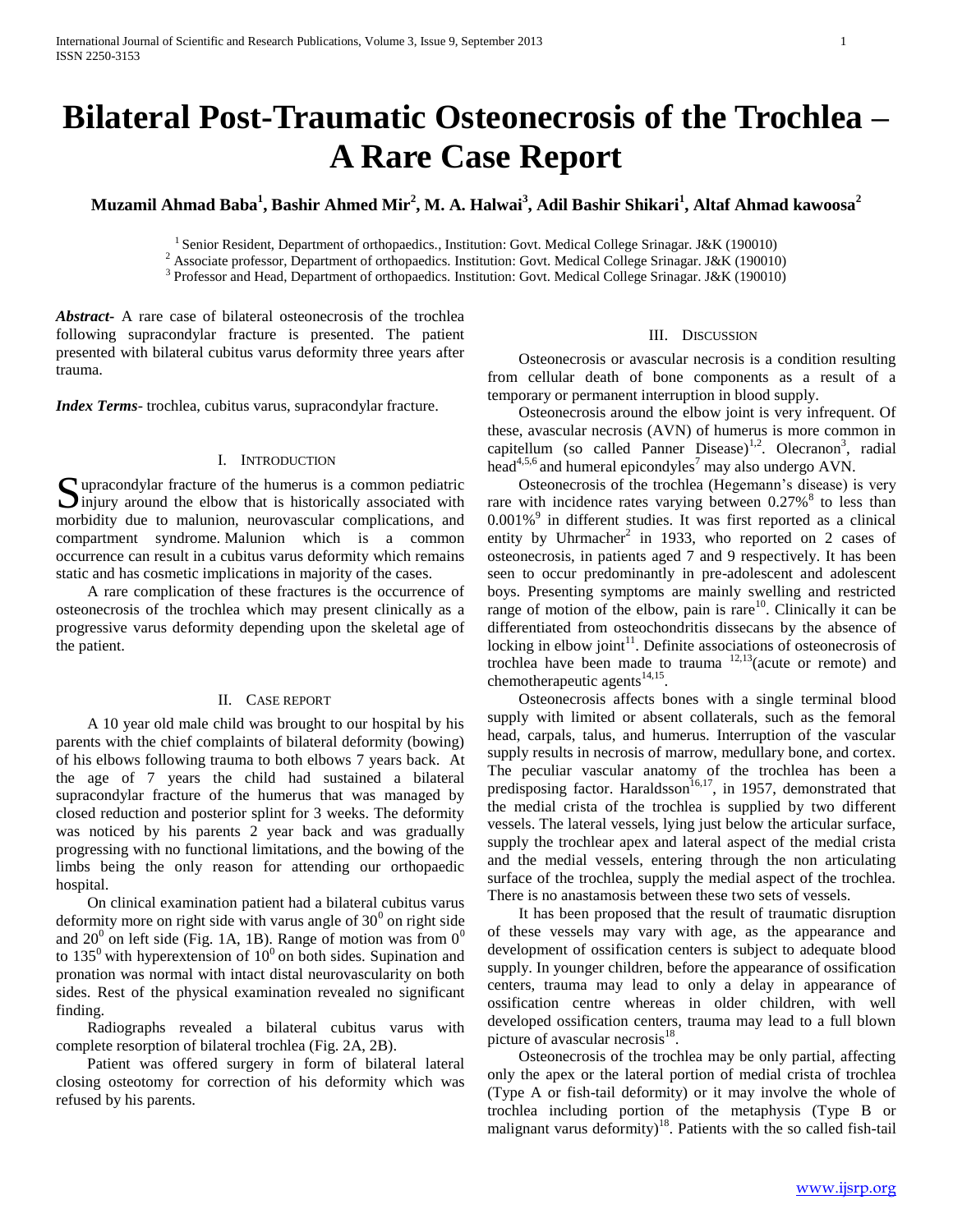deformity are usually asymptomatic and without any angular deformities whereas those with type B osteonecrosis usually develop a progressive varus deformity at the elbow, with significant loss of range of motion and early progress to secondary osteoarthritis.

 Tardy ulnar nerve palsy is one of the known complications. It is thought to be due to a multiplicity of factors which include joint malalignment, abnormal position of the ulnar nerve and triceps tendon, loss of protection by a deep ulnar groove, and the acute angle of entrance of the two heads of the flexor carpi ulnaris $19,20,21$ .

## IV. CONCLUSION

 Trochlear Osteonecrosis following trauma is a very rear entity with only few case reports. Our case is an interesting case with bilateral trochlear AVN following supracondylar fracture. It's probable that some underlying predisposing factor was responsible for trochlear necrosis in our case with bilateral involvement. Further studies on identifying these etiological factors is suggested.

#### **REFERENCES**

- [1] Panner HJ (1927) A peculiar affection of the capitulum humeri, resembling Calve-Perthes' disease of the hip. Acta Radiol 10:234-239.
- [2] Uhrmacher F (1933) Uber Osteochondritis deformans juvenilis des Ellenbogengelenkes. Z Orthop Chir 59: 398-411.
- [3] Theising G (1939) Zur Kenntnis der Patella cubiti (Ellen-bogenscheibe). Rontgenpraxis 2: 663-675.
- [4] Brailsford JF (1935) Osteochondritis. Br J Radiol 8:87-134.
- [5] Climescu V, Roman S, Sarbu P (1939) Sur un cas d'apophysite tibale anterieure et epiphysite radiale. Rev Chir (Bucuresti) 42:309-314.
- [6] Trias A, Ray RD (1963) Juvenile osteochondritis of the radial head. Report of a bilateral case. J Bone Jt Surg [Am] 45:576-582.
- [7] Schuhmaker R, Muller U, Schuster W (1981) Seltene Lokalisationen juvenile Osteochondrosen. Radiologe 21:165-174.
- [8] Wanivenhaus A (1986) Differetialdiagnose der epicondilytis Humeri Radialis. Z Orthop 124: 775-779.
- [9] Ziller R (1972) Die aseptische Nekrose des Radiuskopfchens. Beitr Orthop Traumatol 19: 31-34.
- [10] Beyer WF, Heppt P, Glückert K, Willauschus W (1990). Aseptic necrosis of the humeral trochlea (Hegemann's Disease). Arch Orthop Trauma Surg. 110(1):45-8.
- [11] Hegemann G (1951) Die "spotanen", aseptichen Knochen-nekrosen des Ellbogengelenkes. Fortschr Rontgenstr 75: 89-92.
- [12] Kohler A, Zimmer EA (eds) (1982) Grenzen des Normalen und Anfange des Pathologischen im Rontgenbild des Skeletts. Thieme, Stuttgart.
- [13] Martin F, Ehrenpfordt A (1984) Zur aseptichen Kekrose der Trochlea humeri (Morbus Hegemann). Beitr Orthop Traumatol 31: 261-267.
- [14] Idhe DC, De Vita VT (1975). Osteonecrosis of the femoral head in patients with lymphoma treated with intermittent combination chemotherapy (including corticosteroids). Cancer 36:1585-8.
- [15] Chan BK, Bell SN (2000). Bilateral avascular necrosis of the humeral trochleae after chemotherapy. J Bone Joint Surg [Br] 82-B: 670-672.
- [16] Haraldsson S. (1957) The interosseous vasculature of the distal end of the humerus with special reference to capitulum. Acta Orthop Scand 27:81-93.
- [17] Haraldsson S. (1959) Osteochondrosis deformans juvenilis capituli humeri including investigation of intraosseous vasculature in distal humerus. Acta Orthop Scand 38(Suppl).
- [18] Beaty JH, Kasser JR (2009). Rockwood and Wilkins' Fractures in Children 7th Edition. 2;15: 645-648.
- [19] Minami A, Sugawara J (1988). Humeral trochlear hypoplasia secondary to epiphyseal injuries as a cause of ulnar nerve palsy. Clin Orthop 221:225- 230
- [20] Royle SG, Burke D (1990). Ulna neuropathy after elbow injury in children. J Pediatr Orthop 10:495-496.
- [21] Tanabu S, Yamauchi T, Fukushima M. Hypoplasia of the trochlea of the humerus as a cause of ulnar nerve palsy. Report of two cases. J Bone Joint Surg (Am)1985;67:151-154.

#### **AUTHORS**

**First Author** – Muzamil Ahmad Baba. Email-id:

muzamilbaba79@yahoo.com , Designation: Senior Resident, Department of orthopaedics., Institution: Govt. Medical College Srinagar. J&K (190010), Mobile No.9086181281, Residence: Qamer Abad Colony, Qamarwari, Srinagar, J&K, India-190010. **Second Author** – Bashir Ahmed Mir , Designation: Associate professor, Department of orthopaedics. Institution: Govt. Medical College Srinagar. J&K (190010)

**Third Author** – M. A Halwai, Designation: Professor and Head, Department of orthopaedics. Institution: Govt. Medical College Srinagar. J&K (190010)

**Fourth Author** – Adil Bashir Shikari, Designation: Senior resident, Department of orthopaedics., Institution: Govt. Medical College Srinagar. J&K (190010)

**Fifth Author** – Altaf Ahmad Kawoosa, Designation: Associate professor, Department of orthopaedics. Institution: Govt. Medical College Srinagar. J&K (190010)

**Correspondence Author** – Muzamil Ahmad Baba, Email-id: muzamilbaba79@yahoo.com

**College address:** Govt. Medical College Srinagar, Karan nagar, Srinagar, JK, India, 190010